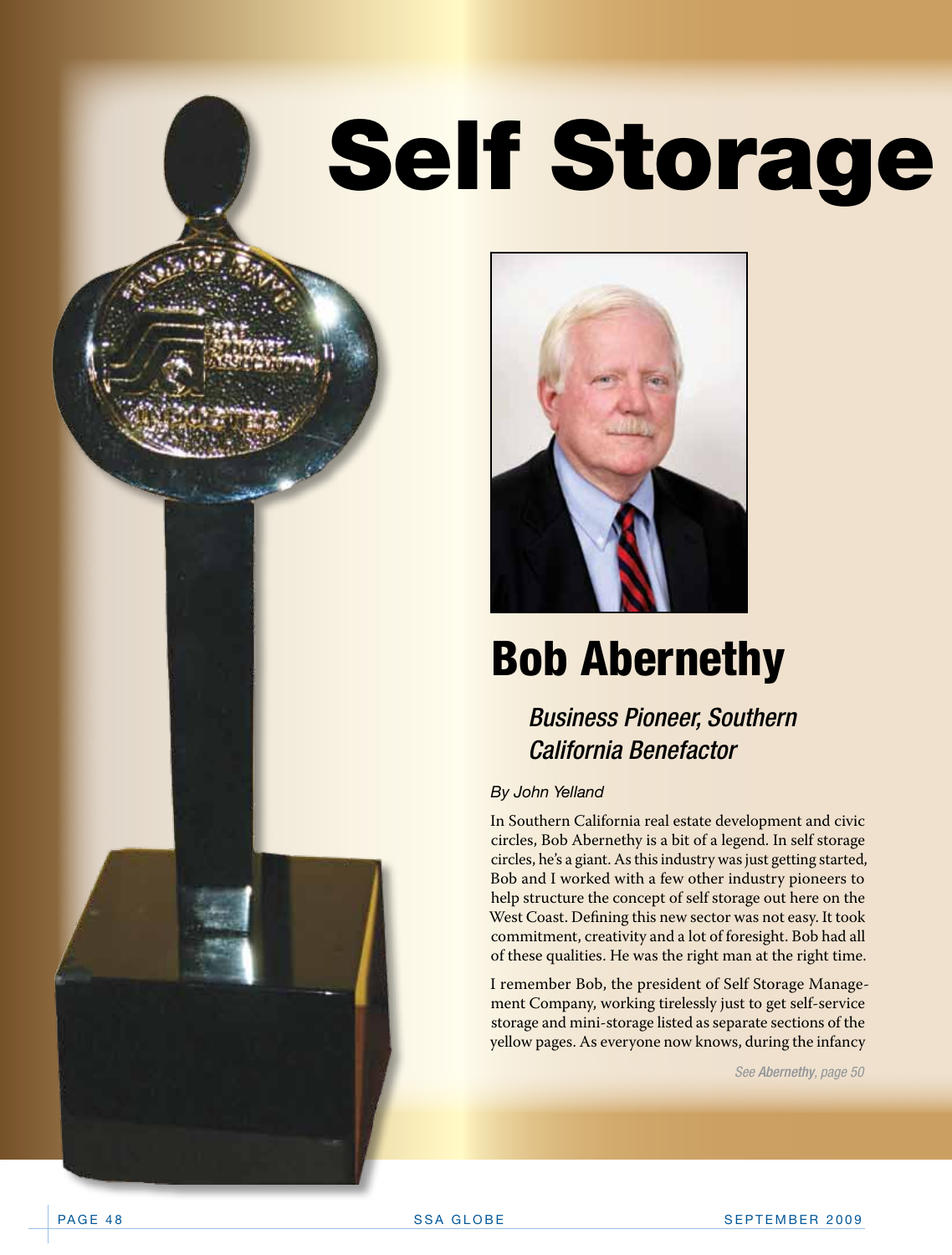# **Hall of Fame**



## Foy Cooley

*Inspiration to Women in Self Storage*

### *By Nancy Gunning*

I am very excited that the Self Storage Association is inducting Foy Cooley as a member of the 2009 class of the Self Storage Hall of Fame. She's a particularly deserving candidate—a volunteer who has dedicated countless hours to not only her business, but to the entire industry.

I met Foy in 1998 when we both served on the board of directors of the Northeast Region board of the Self Storage Association. The focus of the board at that time was to form state associations in the Northeast Region. With Foy working on this mission, the NE board achieved this goal. Knowing that associations are the advocates for storage owners, Foy was a pioneer in promoting local and national



## Don Temple

### *Adventurer, Innovator, Philanthropist*

### *By Joanne Geiler*

Don Temple is an entrepreneur, self storage innovator, philanthropist and accomplished pilot. It was my pleasure to meet Don more than 20 years ago when I was still learning the self storage business. In his usual manner, Don shared his business philosophies with me and the other members of a storage operators' group that he co-founded in southern California. It was obvious from the first time I met him that he was a man who loved what he did and a person who approached each day with enthusiasm.

Don was born in Kansas, but spent his entire adult life in the Long Beach, California area. After serving in both World War II and Korea, he started an auto service and

*See Cooley, page 50 See Temple, page 51*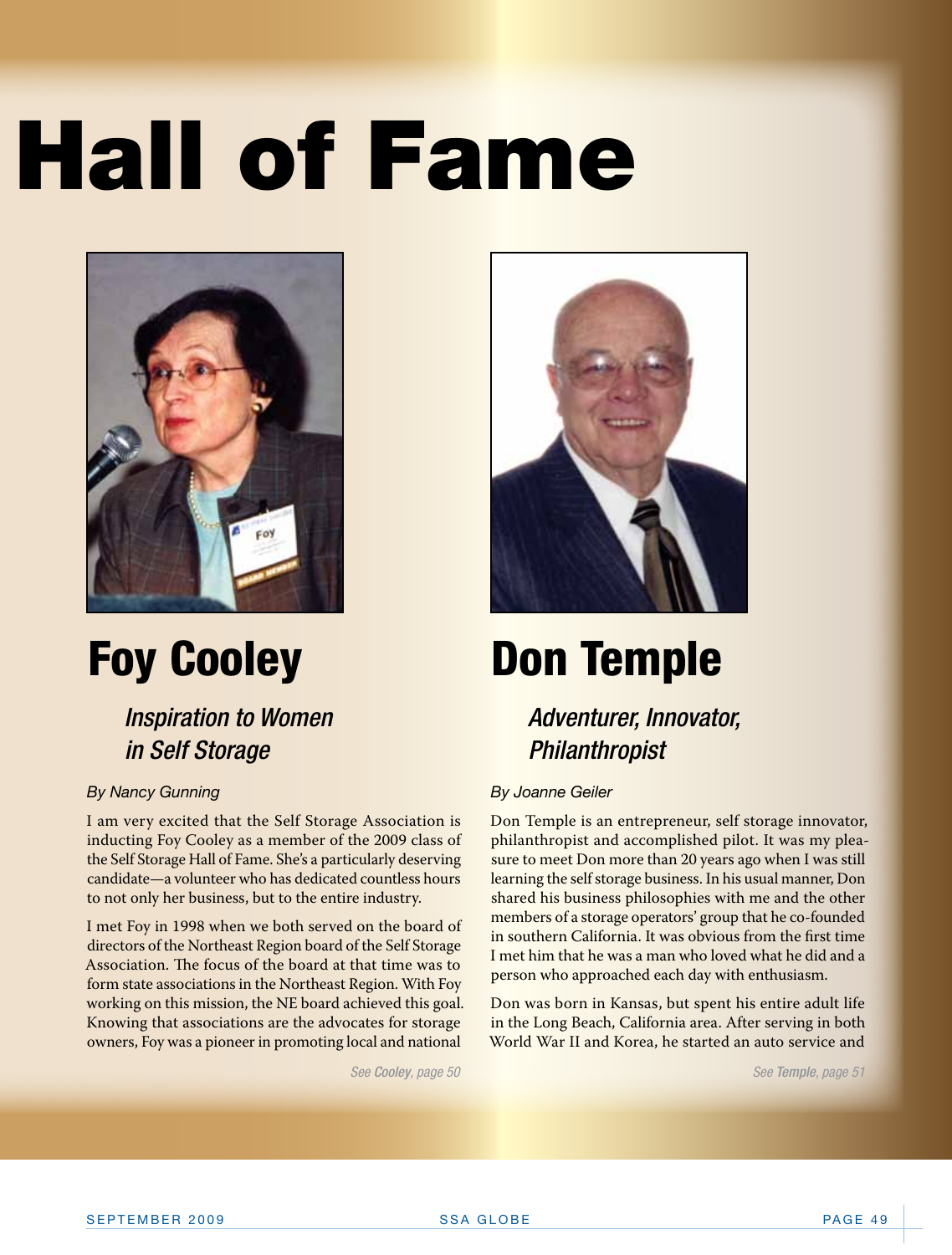#### **Abernethy***, from page 48*

of this industry, the yellow pages and drive-by were the bread and butter of our promotions. Bob's influence has also always been important in the legislative arena. Another of the early developers in the mid-1970s and 1980s was Jim Knuppe. Before e-mail, before cell phones, even before faxes, Bob, Jim attorney Joe Joiner worked feverishly to get the first California lien law passed.

Abernethy strung together an impressive academic career, achieving his bachelor's degree at Johns Hopkins University, his MBA at Harvard Business School, and receiving his certificates in real estate and construction management from UCLA. He also served his country for a bit in the Navy Supply Corps.

Bob's work was intriguing before he entered self storage. He spent a few years with Hughes Aircraft, managing programs for innovative fighter jets and missile systems. During this period he started to show a knack for real estate. Bob would buy houses to rent out for slightly more than the mortgages on those properties. When he decided to sell them, the valuations had grown significantly. He was flipping houses before it was fashionable. He was very smart that way. Before he'd invest in a property, he'd thoroughly look into everything, even sitting in his car for hours counting the traffic.

Bob opened his first self storage facility in Santa Ana, California, in 1974. While successfully operating his own business, he joined the board of Public Storage where his unique touch helped guide the world's largest self storage company to its current tremendous success. As chairman of the audit committee, Bob's careful nature fostered a fiscally responsible, yet aggressive, strategy. To this day, he is the largest individual shareholder in the company outside of the Hughes family.

If anyone typifies a patron of his community, it is Bob Abernethy. He has seats on transportation commissions and arts councils in various southern California locales, and sits on boards at all of his former schools (and other schools). His philanthropy in the culture of Los Angeles is extraordinary. He's a board member of the Hollywood Bowl, the YMCA of Metro Los Angeles, L.A. County Music Center, and the William Parker L.A. Police Foundation, among other volunteer posts.

Bob has served as an L.A. County planning commissioner and was for a time the vice chairman of the Los Angeles Economic Development Council. He also stays active in the issues that matter to him, such as the RAND Institute

for Global Risk and Security, the Pacific Council on International Policy and the Brookings Institution.

Through it all, Bob has been an SSA proponent. He truly has always believed that we can accomplish more together than just by simply competing with each other. Back when the Association was broken in to regions, Bob served as the Western Region president, as well as SSA secretary and treasurer. A bit of intriguing SSA lore: Bob tied for the SSA presidency (now chairman) one year, and lost the appointment on a coin flip to Dave Ebershoff. In fact, the first Executive Ski Workshop was held at Bob's house in Snowbird.

Because of his tireless support of these many interests, Bob Abernethy is an ideal and deserving honoree for the Self Storage Hall of Fame. I'm proud to have worked with such an active contributor to both our industry and the community.

*John Yelland is the president of Pouch Self Storage and Yelland Properties of Irvine, California.*

#### **Cooley***, from page 49*

storage associations. I feel that this spirit of cooperation has become the hallmark of the SSA in part because of her foresight.

Foy and her husband, Ken Cooley, are wonderful people who are respected and admired by the self storage community. Both of them are always willing to lend a hand to anyone asking for advice or assistance. Foy continues to be actively involved in the storage industry within her state and continues to participate in the SSA, an organization she was so dedicated to advancing.

There are literally dozens of reasons that Foy is admired by her peers as a distinguished storage owner and operator. Her integrity and work ethic have made her company, Access Management, a respected developer and management company in the New Jersey market. A fitting testament to Foy's values and beliefs is the longevity of her staff. In this business, keeping good workers is particularly difficult. It conveys a sense of loyalty, respect and self-value among her employees.

This doesn't mean that Foy is in any way a pushover. She works very hard herself and expects a lot from those around her. She is one of the first woman visionaries